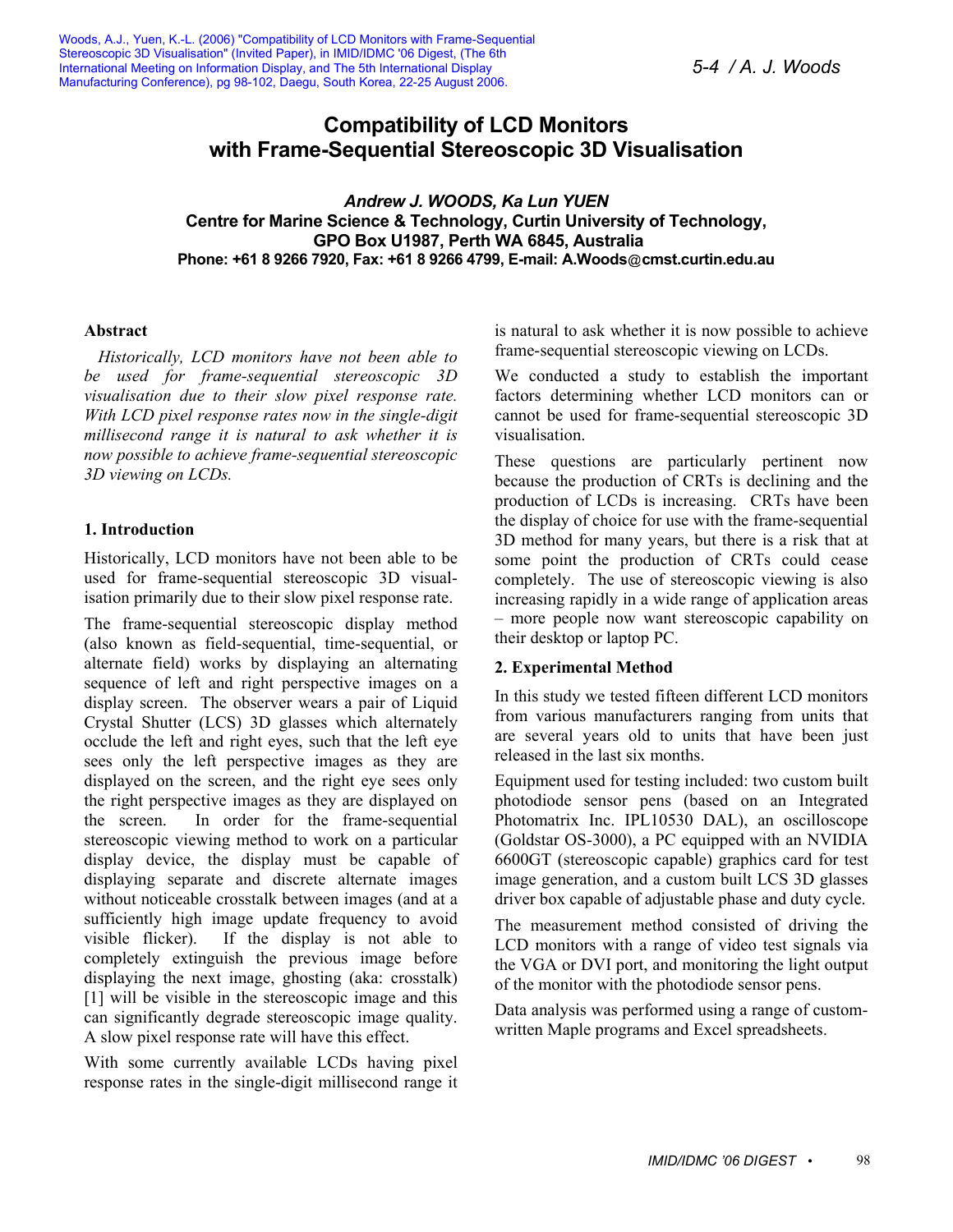# **3. Important LCD and LCS Properties**

The frame-sequential stereoscopic display method has traditionally been used with CRT monitors, however LCD monitors have a very different mode of operation than CRTs. The main significant difference is that LCDs are a hold-type display whereas CRTs are an impulse-type display [2].

In this study five main properties of LCDs and/or LCS 3D glasses were identified which affect the stereoscopic image quality of frame-sequential stereoscopic 3D viewing on LCD monitors.

#### **3.1 LCD and LCS Native Polarisation**

The native polarisation of the display and the native polarisation of the LCS 3D glasses can affect whether both eyes can see a bright image. If the polarisation axis of either of the LCS glasses lenses is perpendicular to the polarisation axis of the display, that particular eye will appear dark at all times. Most of the LCD monitors that we tested had a native polarisation axis at -45º (from vertical). Some LCS glasses that we tested had the polarisation axes of the two eyes -45º and +45º, therefore one eye would see an image and the other eye would not - but there are many other orientations in common circulation.

This problem is easy to overcome by the addition of a quarter wave or half wave retarder in front of the LCS glasses lenses. A half wave polariser can be used to rotate the native polarisation of each LCS to match the polarisation axis of a chosen LCD, or a quarter wave polariser can be used to effectively jumble the polarisation by converting linear polarisation to circular or elliptical polarisation. The half wave polariser method offers a brighter image but is tuned to a particular polarisation angle and hence won't work with all LCDs.

# **3.2 Refresh Rate**

The maximum vertical refresh rate of a monitor determines the maximum speed at which it can display a sequence of images. When used for framesequential stereoscopic display, the frame rate per eye is half that of the overall monitor refresh rate. If the refresh rate is too slow, flicker will be visible in the stereoscopic image. An overall refresh rate of 100-120 Hz is usually considered necessary to obtain a fully flicker-free stereoscopic image, however this also depends upon image brightness.

Most of the LCD monitors that we tested were able to accept and display video signals with refresh rates between 60Hz and 75Hz. Two would work at 60Hz only, and four would work at up to 85Hz. At 60Hz significant flicker would usually be evident. At 85Hz a small amount of flicker would be evident.

## **3.3 LCD Pixel Response Rate**

In LCDs the pixel response rate is a measure of how fast an individual pixel can switch from one state to another.

As can be seen in Figure 1, it takes a finite time for a pixel to switch from black-to-white (BTW) and from white-to-black (WTB) (in the example of Figure 1, BTW = 4.4ms (10% to 90%)) and WTB = 1.3ms (90% to 10%)). In this study, BTW was always found to be longer than WTB. The transition time from one grey level to another (grey-to-grey (GTG)) can also be measured, however areas of high contrast between the two perspective views are usually the location of most stereoscopic ghosting [1]. Hence, the value for BTW response time seems to be more important than WTB or GTG for stereoscopic image quality.



Figure 1: Example LCD pixel response (BTW and WTB)

For frame-sequential 3D viewing, the LCS shutter should not be opened until the switching of the pixel (from one state to another) has stabilised sufficiently. If the BTW pixel response time is too slow (i.e. greater than the period of one field or frame. e.g. >17ms for 60Hz field rate) the image would never stabilise before the next image was displayed and hence it could not be used for frame-sequential 3D because too much ghosting would be present.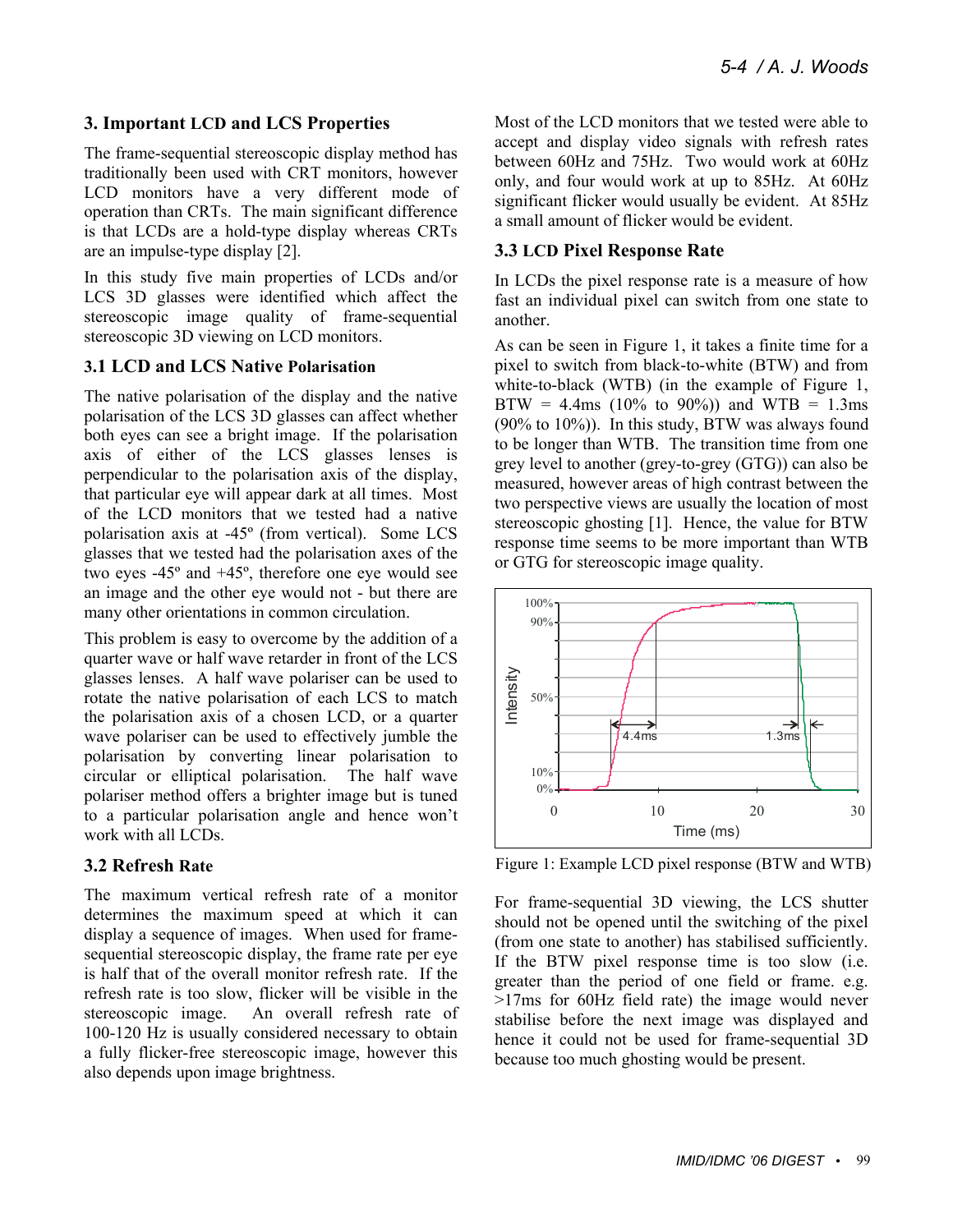### **3.4 Image Update Method**

The method by which the display updates from one image to the next also needs to be considered.

In all of the LCDs that we tested, a new image is written to the LCD one line at a time from the top of the screen to the bottom [3]. The time duration to update the whole screen was close to the time period of one frame (1 / frame rate) (e.g. the time period for 1 frame at 75Hz is 13.3ms).

This transition from one image to the next is similar in some respects to the way that an image is scanned on a CRT (except that an LCD is a hold-type display and not an impulse-type display like a CRT). This transition from one image to the next is also similar to the vertical wipe transition effect in video editing. Convolved on this scan-like image update is also the LCD pixel response.

The scan-like image update method is illustrated in Figure 2. The vertical axis shows the vertical position on the LCD panel. The horizontal axis shows time. The thin diagonal line represents the addressing of each row of the LCD. The top plot (a) shows the result for a LCD monitor with a slow pixel response



Figure 2: Time domain response of two LCD panels alternating between black and white at 75Hz for (a) a slow pixel response rate panel (21.7ms) and (b) a fast pixel response rate panel (5.7ms).

rate (BTW+WTB=21.7ms) and the lower plot (b) shows the result for a LCD monitor with a fast pixel response rate (BTW+WTB=5.6ms). It can be seen in the figure that the BTW transition is slower than the WTB transition.

It is evident from Figure 2 that there is no one time when a single image is shown exclusively on the whole LCD panel – this is particularly so for LCD monitors with a long pixel response rate but is also true for LCD monitors with a short pixel response rate. This means that there is not a time when the shutters in LCS glasses could open and see only a single perspective image (exclusively).

# **3.5 LCS Duty Cycle**

Most driving electronics for LCS 3D glasses drive the glasses with a 50% duty cycle. The left shutter is open 50% of the time (when left perspective images are displayed on the screen) and opaque the other 50% of the time. The right shutter is driven in a similar fashion but out of phase with the left shutter. This scheme works fine with CRT monitors (impulsetype display) but not with conventional LCD monitors (hold-type display) because of the finite LCD pixel response time and image update method discussed above.

The option of using a reduced LCS duty cycle is discussed below.

# **4. Discussion**

Slow pixel response rate has historically been considered to be the main reason that LCD monitors cannot be used for frame-sequential stereoscopic 3D viewing. Although pixel response rate is important, the section above has revealed that the image update method of the panel is also an important consideration. Even if the pixel response rate is improved, the scan-like image update method of most conventional LCDs will still cause problems for the frame-sequential 3D method.

Two methods are proposed to allow stereoscopic images to be displayed on LCD monitors using the frame-sequential method.

Firstly, we have been able to achieve a reasonable quality stereoscopic image on a fast pixel response rate LCD monitor by switching the LCS glasses with a very short duty cycle and by adding black bands to the top and bottom of the screen image (i.e. letterboxing the screen image). This is illustrated in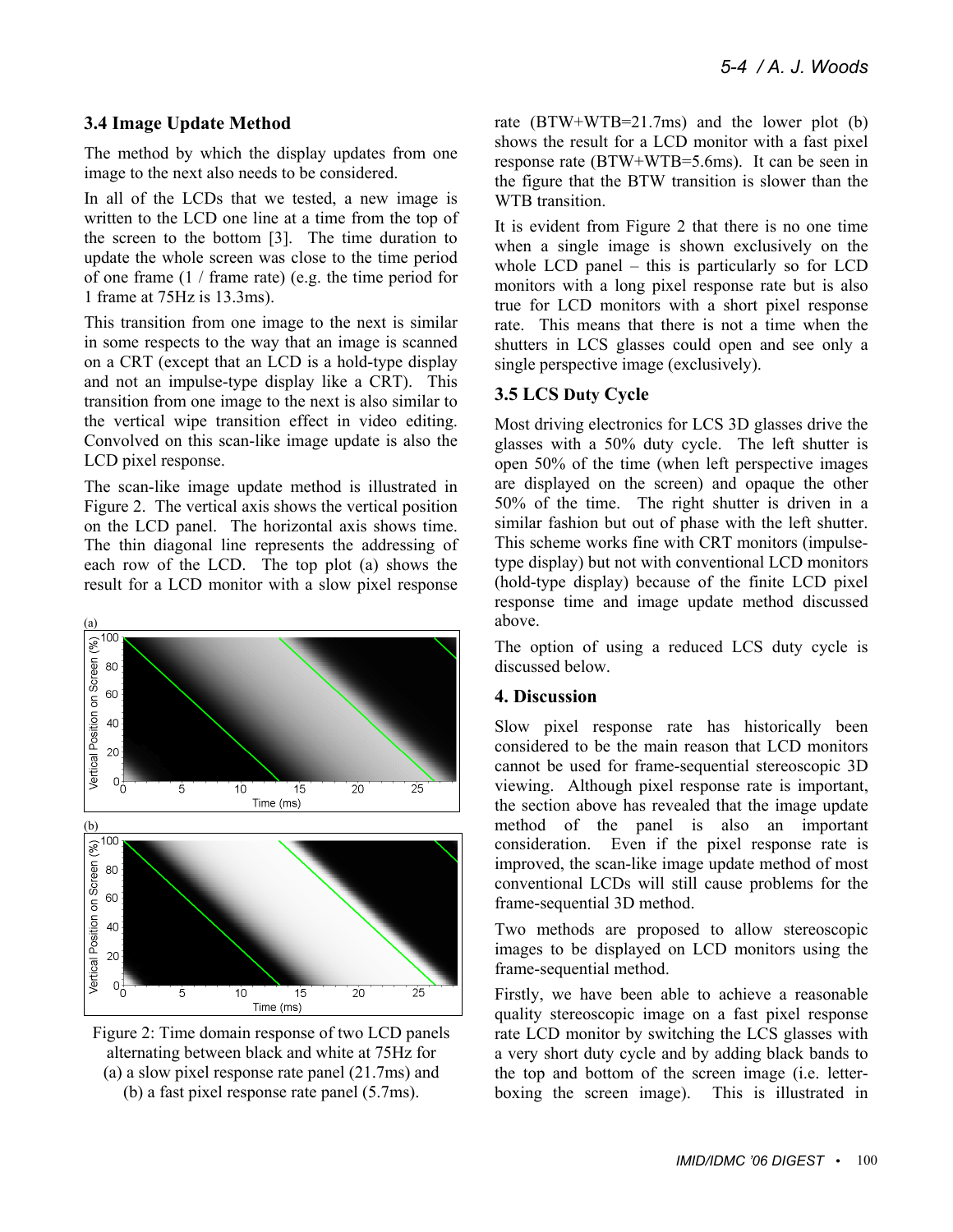

Figure 3: The use of a reduced duty cycle LCS 3D glasses† and letterboxing to achieve frame-sequential stereo on a fast pixel response rate LCD.

Figure 3. It should however be noted that the image will be fairly dim due to the reduced duty cycle and the letterboxing of the image may be problematic in some instances. There can also still be a slight amount of ghosting at the bottom of the stereoscopic image.

Secondly, if the addressing of the LCD panel could be sped up, perhaps completing a full panel update in 50% of the time period of one frame (rather than the full period of one frame), there would exist a period in time when a single image could be seen exclusively on the screen. This is illustrated in Figure 4. One way to achieve this might be to allow the LCD monitor to accept higher frequency video signals (e.g. twice the desired stereo frequency) and change only the image in the video signal once every second frame. Unfortunately this is not a solution for existing LCD monitors and will be limited by the maximum addressing speed of the LCD panel.

Fifteen different LCD monitors were tested during this study and although all of the monitors tested had very similar display properties, it is not suggested that all LCD monitors are the same. There are already some new LCD TVs which operate differently than the LCD monitors described above, namely LCD TVs which use a blinking backlight [3] or a scanning backlight [4]. These technologies which have been developed to improve motion image reproduction in normal television viewing.

l



Figure 4: (a) Time domain response of a fictitious LCD monitor with a fast addressing rate and fast pixel response rate and (b) the same being used with reduced duty cycle LCS 3D glasses† .

# **5. Conclusion**

This study has identified five main properties of LCDs and LCS 3D glasses which affect the quality of stereoscopic images displayed using the framesequential stereoscopic display method on LCD monitors.

Despite the fact that the pixel response rate of new LCD monitors is falling, the scan-like image update method used by many/most conventional LCD monitors still prevents them being used with conventional LCS 3D glasses to achieve a full-screen stereoscopic image using the frame-sequential stereoscopic display method.

This paper has suggested two possible methods of achieving frame-sequential stereo on fast response LCD monitors. However both methods are not ideal.

LCD technology is developing fast and new drive methods may mean that new generation LCDs could be compatible with the frame-sequential stereoscopic display method by using a modified LCS drive technique.

<sup>†</sup> Please note that the switching of the LCS also has a response rate [1] but this has not been illustrated correctly in this figure.